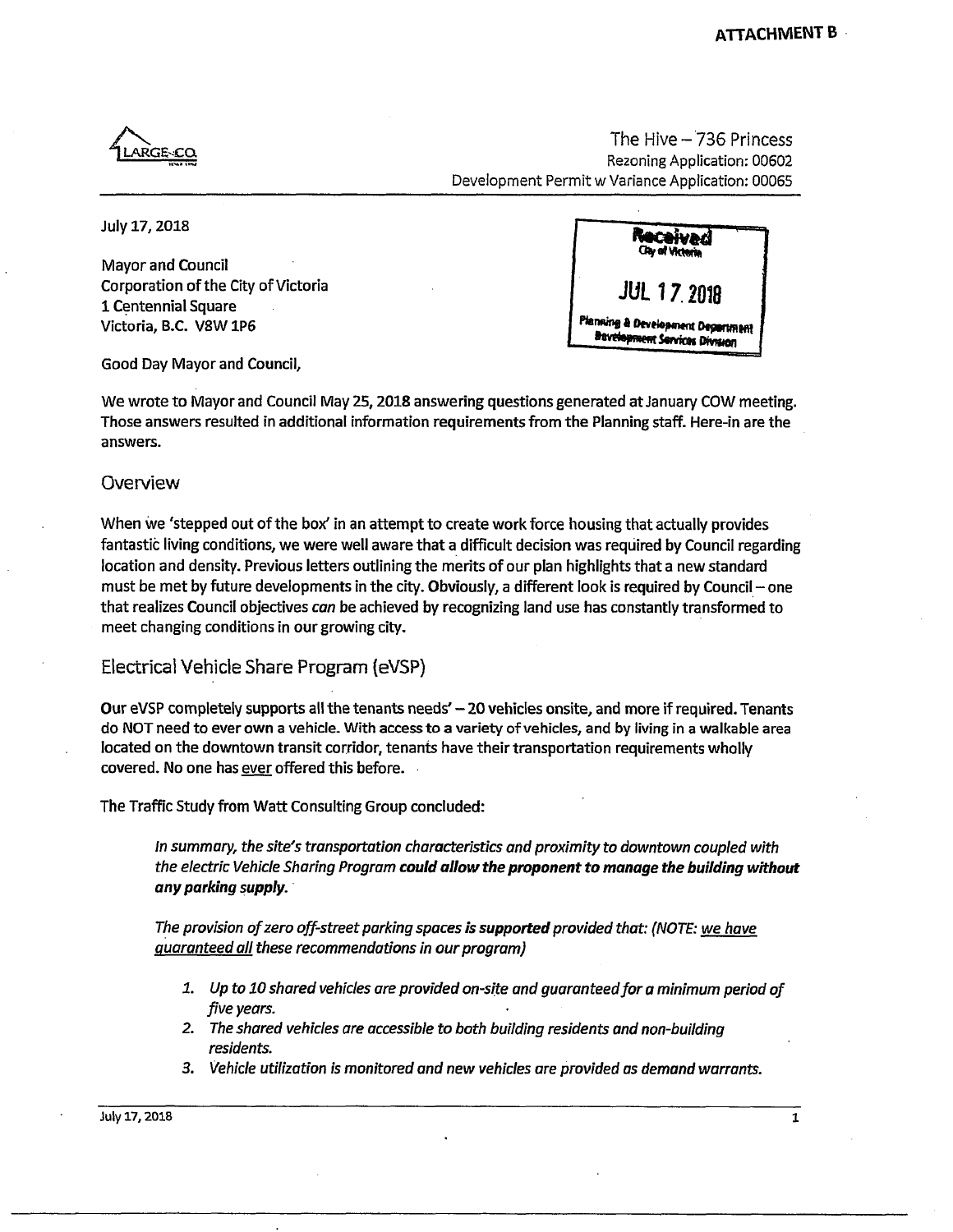

# Continuity and Security

**Planning staff are hung up on an 'established' plan such as MODO, thinking somehow this provides more continuity and security and that we, being a private company, may go bankrupt. We obviously have a different view. Programs offered by third party companies could never equal the convenience, volume and variety (we have cars** *and* **scooters) of our onsite access. 'Convenience' being the number one reason people use car share programs. This comprehensive car share plan is part of a strategy to**  ensure the building is always full - it will attract tenants. This can not be put into the hands of a third **party and jeopardize the profitability and continuity of the program.** 

**There was a discussion around bonds and deposits. We cannot do this - we must be able to operate our business. We are guaranteeing a plan that has never been offered and CMHC informs us this is the best they have seen.** 

## Vehicle Options '

**Traffic staff mentioned that some of the vehicles offered may not be legal. This WILL NOT be the case. We presented pictures and examples of a wide variety, some of which are in the process of being approved. Of course we will only use vehicles that are legal in Canada. Additionally, we offered staff the option to approve our final choices. We realize also, choices must meet ICBC standards. There are plenty already approved for Canada and we believe more approvals are coming. That is why we have not yet made a final decision.** 

#### Running a Business

**Vehicle rental business is a mature business with all the procedures, policies, forms and controls firmly in place. There are thousands of successful** *very small* **car rental companies. We don't need to discuss with lawyers how a car rental program will be secured and structured. We are guaranteeing the number of vehicles-the operation in our concern. Saying we have not provided details on our experience and background in operating a car share program is heavily slanted and doesn't give weight to our 50 years of business operations.** 

#### Summary .

**We think the eVSP is an integral part of the plan to free tenants from the cost of vehicle ownership yet put them in a position to have unlimited access to electric vehicles. If we were to offer 3 vehicles on site would we be discussing these things? No. Yet we offer 20 vehicles and we are?** 

## **Open Princess to Blanshard**

**We suggested to Planning staff that when we canvassed neighbours, there was a feeling that access to Blanshard from Princess was very worthwhile. This is a separate issue, which as property owners, we would support. However, we are not proposing this as part of our application.**